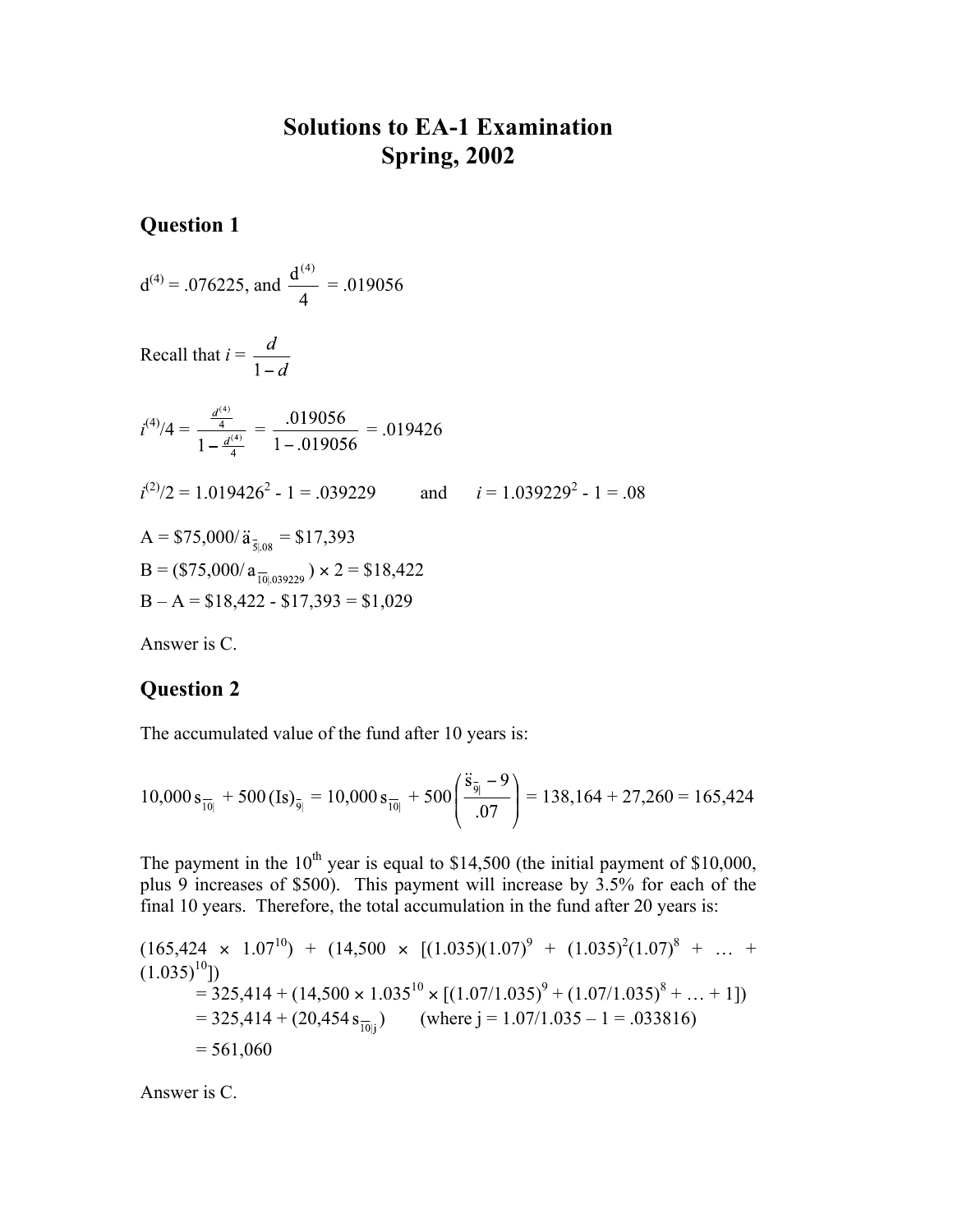$$
\ddot{s}_{\frac{2n}{2n}}^{(m)} = [(1+i)^{2n} - 1]/d^{(m)} = [(1+i)^{2n} - 1]/.08 = 180.24943 \implies (1 + i)^{2n} = 15.419954
$$
\n
$$
\ddot{s}_{\frac{2n}{4n}}^{(m)} = [(1+i)^{4n} - 1]/d^{(m)} = [15.419954^2 - 1]/.08 = 2,959.69
$$

Answer is B.

## **Question 4**

 $d^{(4)} = .08$ , and  $d^{(4)}/4 = .02$ 

Recall that  $i = \frac{d}{1-d}$ .

$$
i^{(4)}/4 = \frac{\frac{d^{(4)}}{4}}{1 - \frac{d^{(4)}}{4}} = \frac{.02}{1 - .02} = .020408
$$

$$
i^{(12)}/12 = 1.020408^{1/3} - 1 = .006757
$$

Over the 20-year period, 240 monthly payments will be made. After the 43<sup>rd</sup> payment, there are 197 payments remaining. The present value immediately after the  $43<sup>rd</sup>$  payment is:

$$
a_{\overline{197}|.006757} = 108.72 = X
$$

Let M equal the number of payments remaining at the point in time when the present value of the remaining payments is less than X/2 for the first time. Then,

$$
a_{\overline{M}|.006757} = (1 - v^M)/.006757 = X/2 = 108.72/2 = 54.36
$$
  
\n⇒  $v^M = .632689$   
\n⇒  $M \times ln(v) = ln(.632689)$   
\n⇒  $-0.006734M = -0.457776$   
\n⇒  $M = 67.98$ 

Therefore, there are 67 payments remaining when the present value is first less than X/2. That means that the number of payments already made is:

 $N = 240 - 67 = 173$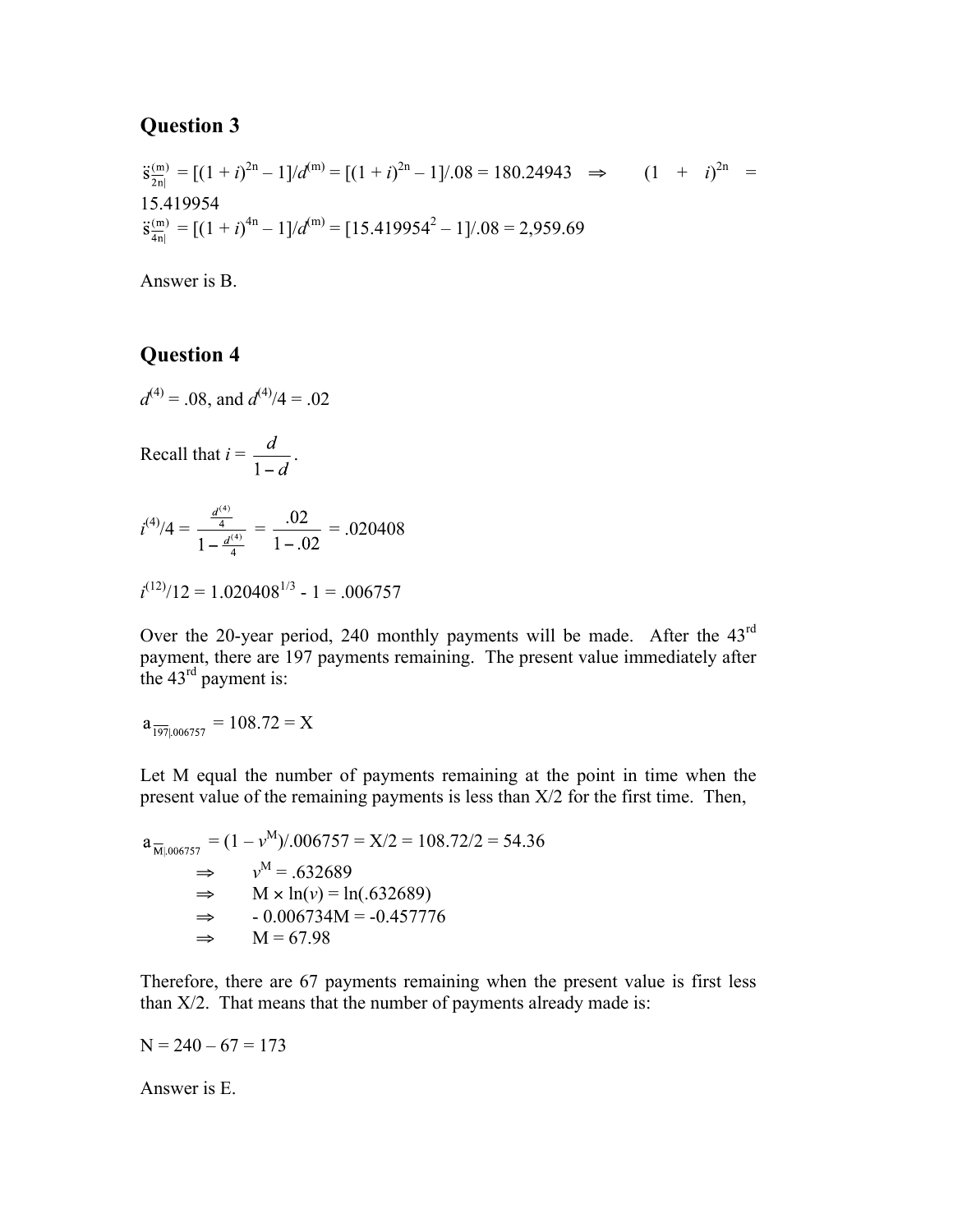First, let's consider Loan 1. The quarterly effective rate of interest is:

 $i^{(4)}/4 = 1.08^{1/4} - 1 = .019427$ 

There are 20 quarterly payments over the 5 years. Each payment is:

$$
\$10,000/a_{\frac{1}{20}019427} = \$608.19
$$

A = total repayments =  $$608.19 \times 20 = $12,163.80$ 

Next, consider Loan 2. The monthly effective rate of interest is:

 $i^{(12)}/12 = 1.08^{1/12} - 1 = .006434$ 

The monthly interest payment is:

 $$10,000 \times 0.006434 = $64.34$ 

The annual sinking fund payment is:

 $$10,000/\ddot{s}_{\bar{4}|09} = $2,006.13$ 

 $B =$  total interest payments plus sinking fund payments  $= (\$64.34 \times 48) + (\$2,006.13 \times 4) = \$11,112.84$ 

 $A - B = $12,163.80 - $11,112.84 = $1,050.96$ 

Answer is D.

## **Question 6**

Recall the following formula for a geometric series (which will be used below in the determination of the values of A and B):

$$
1 + x + x2 + ... + xn-1 = \frac{1 - xn}{1 - x}
$$

Annual payment =  $$10,000/a_{\frac{1}{40}}$  = \$750.09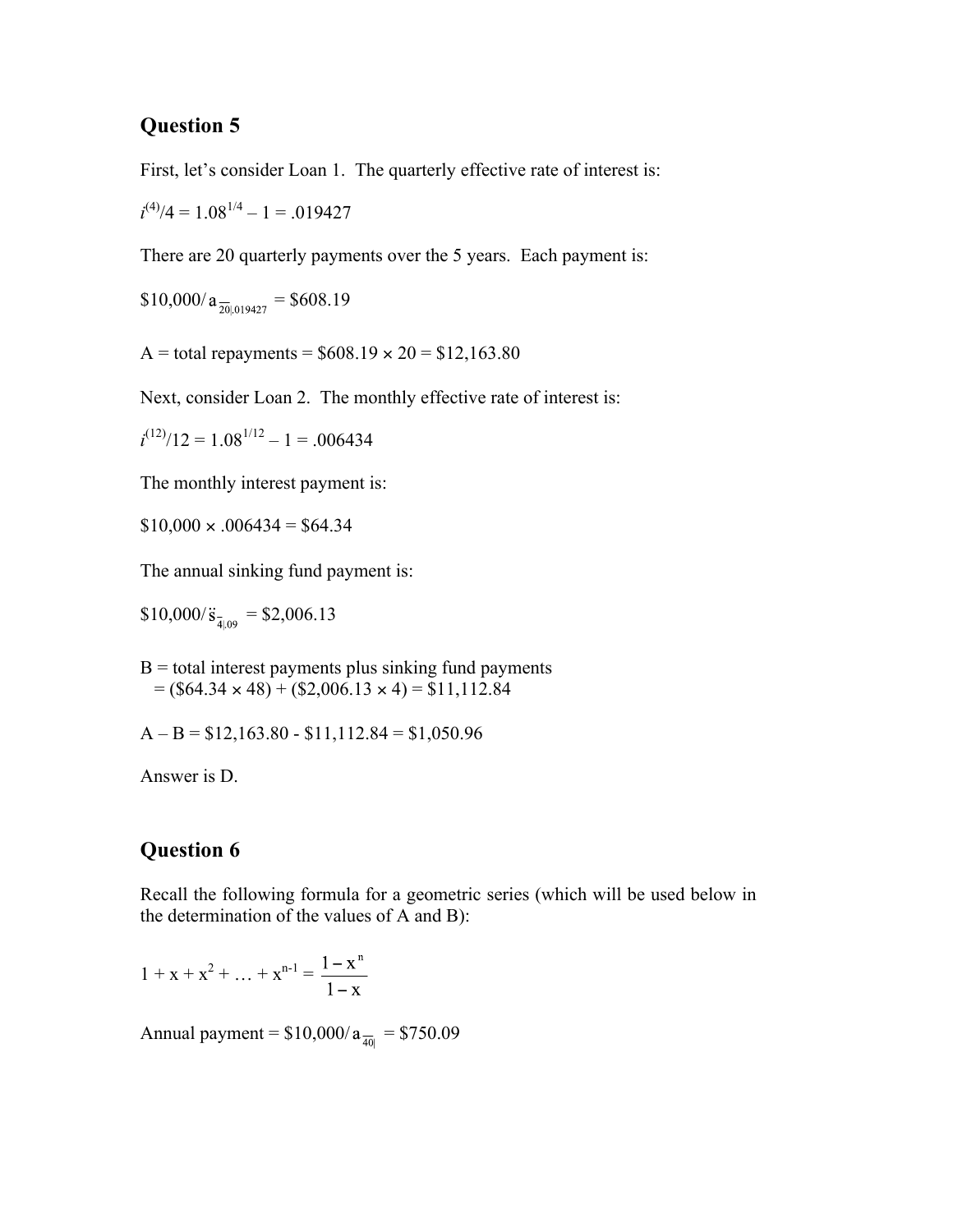The interest in a payment is equal to the outstanding balance immediately after the preceding payment, multiplied by the interest rate of 7%. After n payments, this is:

\$750.09 a 
$$
\frac{1}{40-n}
$$
 × .07 = \$750.09 × [(1 - v<sup>40-n</sup>)/.07] × .07 = \$750.09 × (1 - v<sup>40-n</sup>)

Therefore, we can conclude that the interest portion of a payment is equal to the payment multiplied by  $(1 - v<sup>m</sup>)$ , where m represents the number of remaining payments.

Similarly, since any payment consists of either interest or principal repayment, the principal portion of a payment is equal to the payment multiplied by  $v^{\dot{m}}$ , where m represents the number of remaining payments.

Consider the even payments. After payment 1, there are 39 payments remaining. After payment 3, there are 37 payments remaining. And so on. In other words, including payment 2 there are 39 payments left, etc. The value of A is:

A = \$750.09 × [(1 - v<sup>39</sup>) + (1 - v<sup>37</sup>) + ... + (1 - v)]  
\n= \$750.09 × [20 - (v<sup>39</sup> + v<sup>37</sup> + ... + v)]  
\n= \$750.09 × [20 - v(1 + v<sup>2</sup> + ... + v<sup>38</sup>)]  
\n= \$750.09 × [20 - v(
$$
\frac{1 - v40}{1 - v2}
$$
)]  
\n= \$9,833

Next, consider the odd payments. Including payment 1, there are 40 payments remaining. After payment 2, there are 38 payments remaining. And so on. The value of B is:

B = \$750.09 × 
$$
[v^{40} + v^{38} + ... + v^2]
$$
]  
= \$750.09 ×  $(\frac{v^2 - v^{42}}{1 - v^2})$   
= \$4,831

 $A + B = $9,833 + $4,831 = $14,664$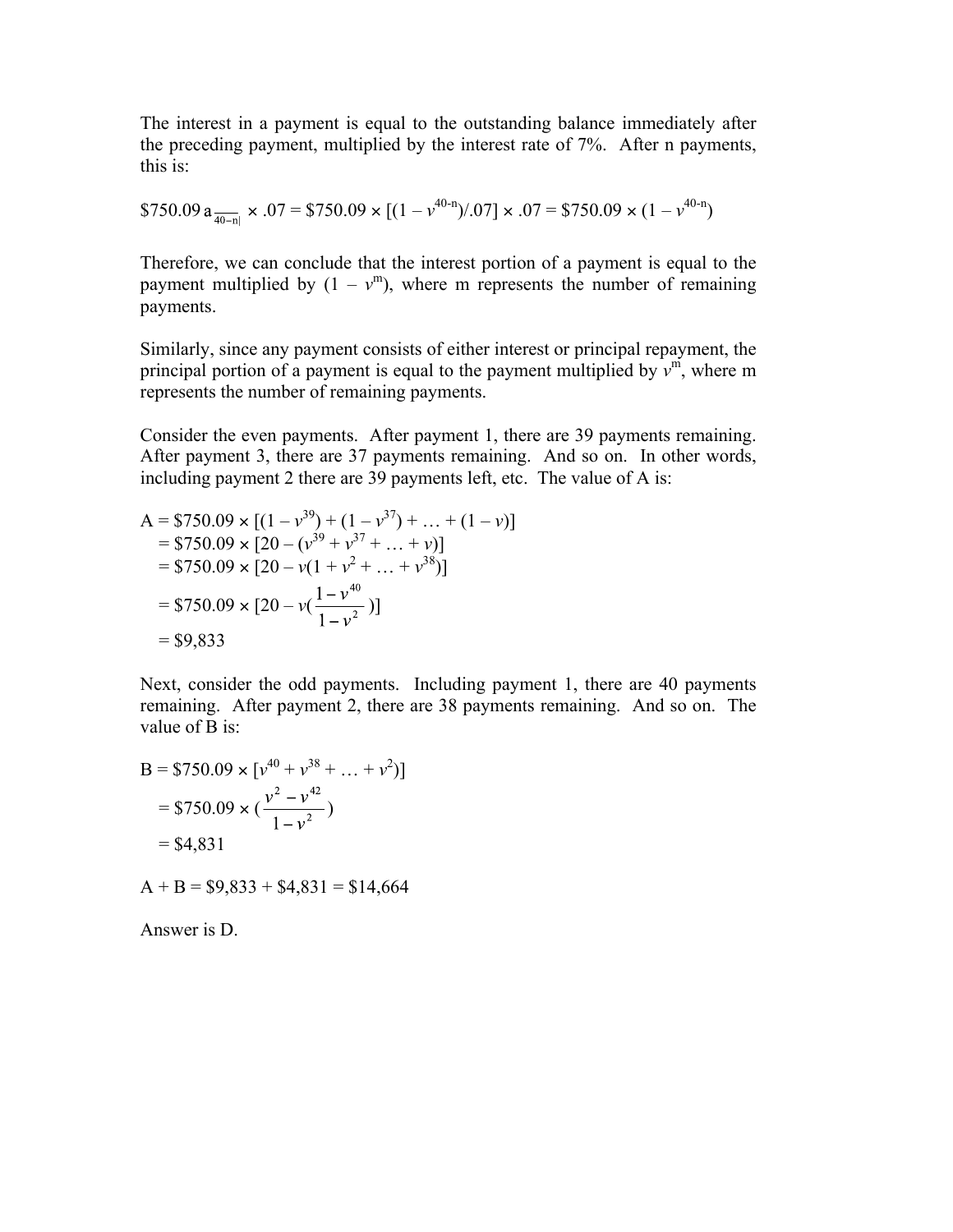Since Smith makes a 20% down payment, the amount of the mortgage is \$96,000  $$120,000 \times 80\%$ ).

 $i^{(12)}/12 = .08/12 = .006667$ 

The initial monthly mortgage payment is:

 $$96,000/a_{\frac{360}{360}006667}$  = \$704.41

The interest in a payment is equal to the outstanding balance immediately after the preceding payment, multiplied by the interest rate of .6667%. After n payments, this is:

\$704.41 a 
$$
\frac{1}{360-n}
$$
 × .07 = \$704.41 × [(1 - v<sup>360-n</sup>)/.07] × .07 = \$704.41 × (1 - v<sup>360-n</sup>)

Therefore, we can conclude that the interest portion of a payment is equal to the payment multiplied by  $(1 - v<sup>m</sup>)$ , where m represents the number of remaining payments. Note that there are 261 payments remaining immediately before the  $100<sup>th</sup>$  payment is made.

The interest in the  $100<sup>th</sup>$  payment is:

$$
A = $704.41 \times (1 - v^{261}) = $580.06
$$

The outstanding balance after 180 payments is:

$$
$704.41 \times a_{\frac{180}{180006667}} = $73,710
$$

Using the new interest rate,  $i^{(12)}/12 = .075/12 = .00625$ 

The revised monthly mortgage payment (with 120 payments remaining) is:

\$73,710/ = \$874.95

Since any payment consists of both interest and principal repayment, the principal portion of a payment is equal to the payment multiplied by  $v^{\text{m}}$ , where m represents the number of remaining payments. Including the  $100<sup>th</sup>$  payment of the refinanced mortgage, there are 21 remaining payments. The principal in the  $100<sup>th</sup>$  refinanced payment is:

$$
B = $874.95 \times v^{21} = $767.64
$$

 $A + B = $580.06 + $767.64 = $1,347.70$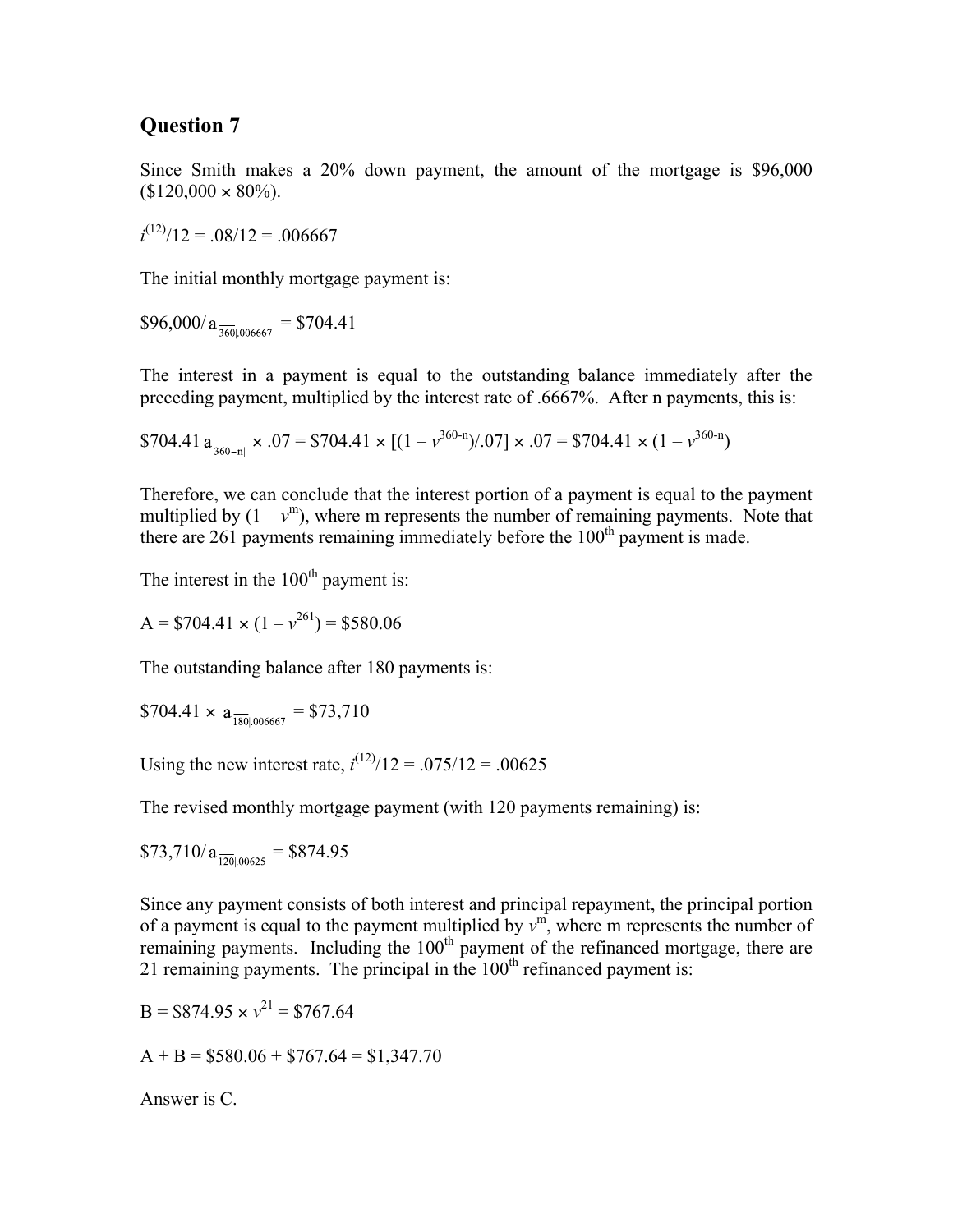The price of the bond is equal to the present value of the future redemption payments plus the present value of the future coupon payments, all valued at a 7% yield rate.

The present value of the redemption payments is:

$$
PV_{\text{redefinition}} = 20,000v^{10} + 19,000v^{11} + ... + 1,000v^{29}
$$
  
=  $v^9 \times (20,000v + 19,000v^2 + ... + 1,000v^{20})$   
=  $v^9 \times (1,000 \times (Da)_{\frac{1}{20}})$   
=  $v^9 \times (1,000 \times \frac{20 - a_{\frac{1}{20}}}{.07})$   
= 73,089

The coupons are paid semiannually. Each coupon is 3% of the face amount. So, the semiannual coupon, payable for 10 years (20 payments), associated with the bond that will be redeemed after 10 years is \$600 (3% of \$20,000). The semiannual coupon, payable for 11 years (22 payments), associated with the bond that will be redeemed after 11 years is \$570 (3% of \$19,000). And so on through the semiannual coupon, payable for 29 years (58 payments), associated with the bond that will be redeemed after 29 years, which is \$30 (3% of \$1,000). The interest rate used must be a semi-annual rate:

$$
i^{(2)}/2 = 1.07^{\circ} - 1 = .034408
$$

The present value of the coupon payments, using an interest rate of 3.4408%, is:

$$
PV_{\text{coupon}} = 600 a_{\frac{1}{20}} + 570 a_{\frac{1}{22}|} + ... + 30 a_{\frac{1}{58}|}
$$
  
= 600( $\frac{1 - v^{20}}{i}$ ) + 570( $\frac{1 - v^{22}}{i}$ ) + ... + 30( $\frac{1 - v^{58}}{i}$ )  
= (30/.034408) × [20(1 - v<sup>20</sup>) + 19(1 - v<sup>22</sup>) + ... + 1(1 - v<sup>58</sup>)]  
= (30/.034408) × [(20 + 19 + ... + 1) - (20v<sup>20</sup> + 19v<sup>22</sup> + ... + v<sup>58</sup>)]  
= (30/.034408) × [ $\frac{20 \times 21}{2}$  - v<sup>18</sup>(20v<sup>2</sup> + 19v<sup>4</sup> + ... + v<sup>40</sup>)]

Note that  $v^2 = (1/1.034408)^2 = 1/1.07$ . Therefore, the present value can be revised as follows, where the interest rate is 7%:

$$
= (30/034408) \times \left[\frac{20 \times 21}{2} - v^9 (20v + 19v^2 + ... + v^{20})\right]
$$
  
= (30/034408) \times \left[\frac{20 \times 21}{2} - v^9 (Da)\_{\frac{20}{20}}\right]  
= (30/034408) \times \left[\frac{20 \times 21}{2} - v^9 \left(\frac{20 - a\_{\frac{20}{20}}}{0.07}\right)\right]  
= 119,371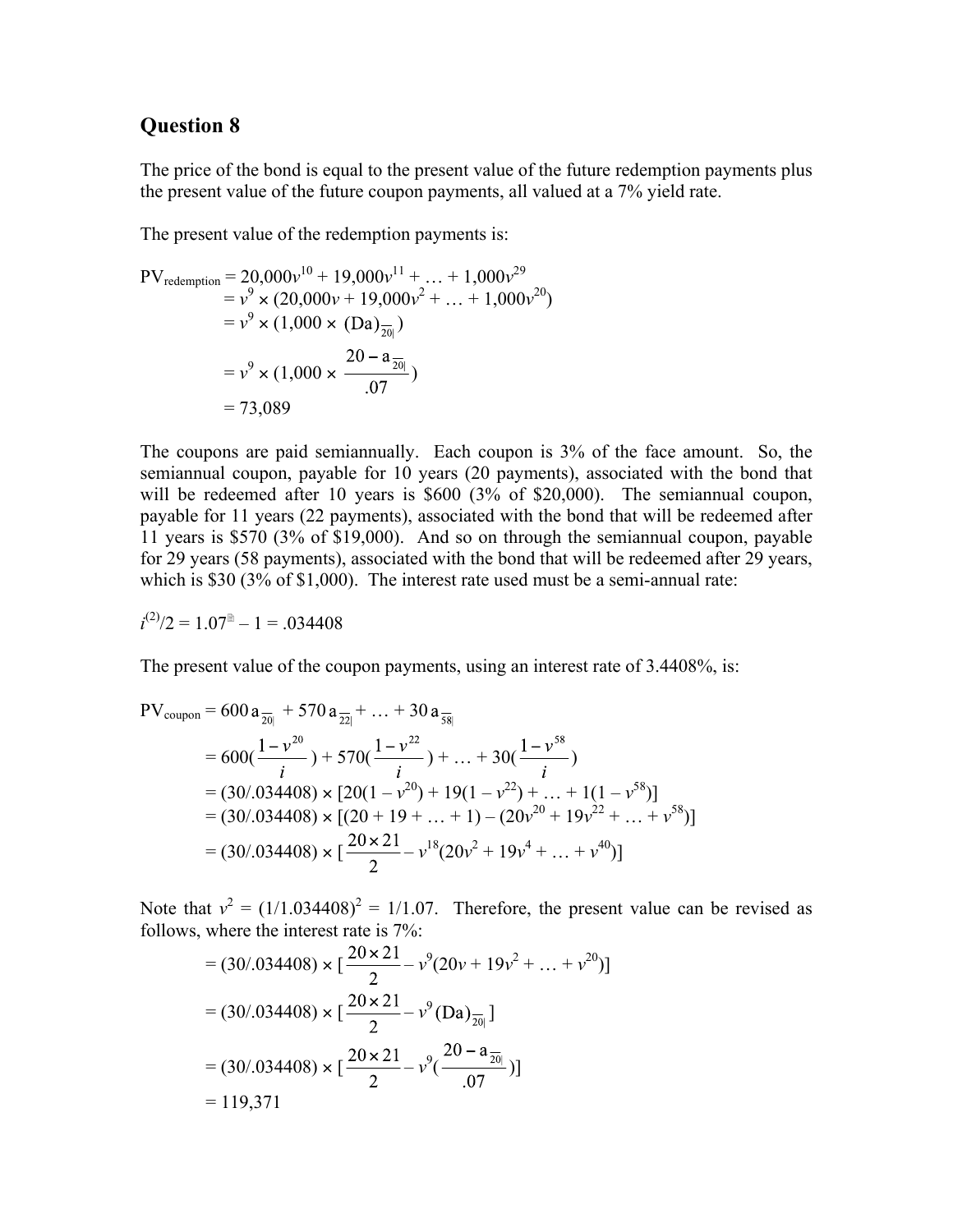The total price is the sum of the redemption value and the coupon value:

Price =  $73,089 + 119,371 = 192,460$ 

Answer is E.

Note in the equation above used to determine the present value of the coupons the use of the following summation formula:

$$
1 + 2 + 3 + \dots + n = \frac{n \times (n + 1)}{2}
$$

#### **Question 9**

The increase in the book value during the third year is equal to the difference between the present value of the future payments after the third year (after 6 coupon payments have been made) and the present value of the future payments after the second year (after 4 coupon payments have been made).

The coupons are made semi-annually, so each coupon is equal to \$45 (4.5% of the face amount of the bond).

The semi-annual yield rate is:

 $i^{(2)}/2 = 1.1025^{\circ} - 1 = .05$ 

The present value after 2 years (using the semi-annual yield rate of 5%) is:

$$
PV_{2 \text{ years}} = 1,050v^{16} + 45 a_{\overline{16}|} = 968.72
$$

The present value after 3 years (using the semi-annual yield rate of 5%) is:

$$
PV_{3 \text{ years}} = 1.050v^{14} + 45a_{\overline{14}} = 975.76
$$

The increase is: 975.76 – 968.72 = 7.04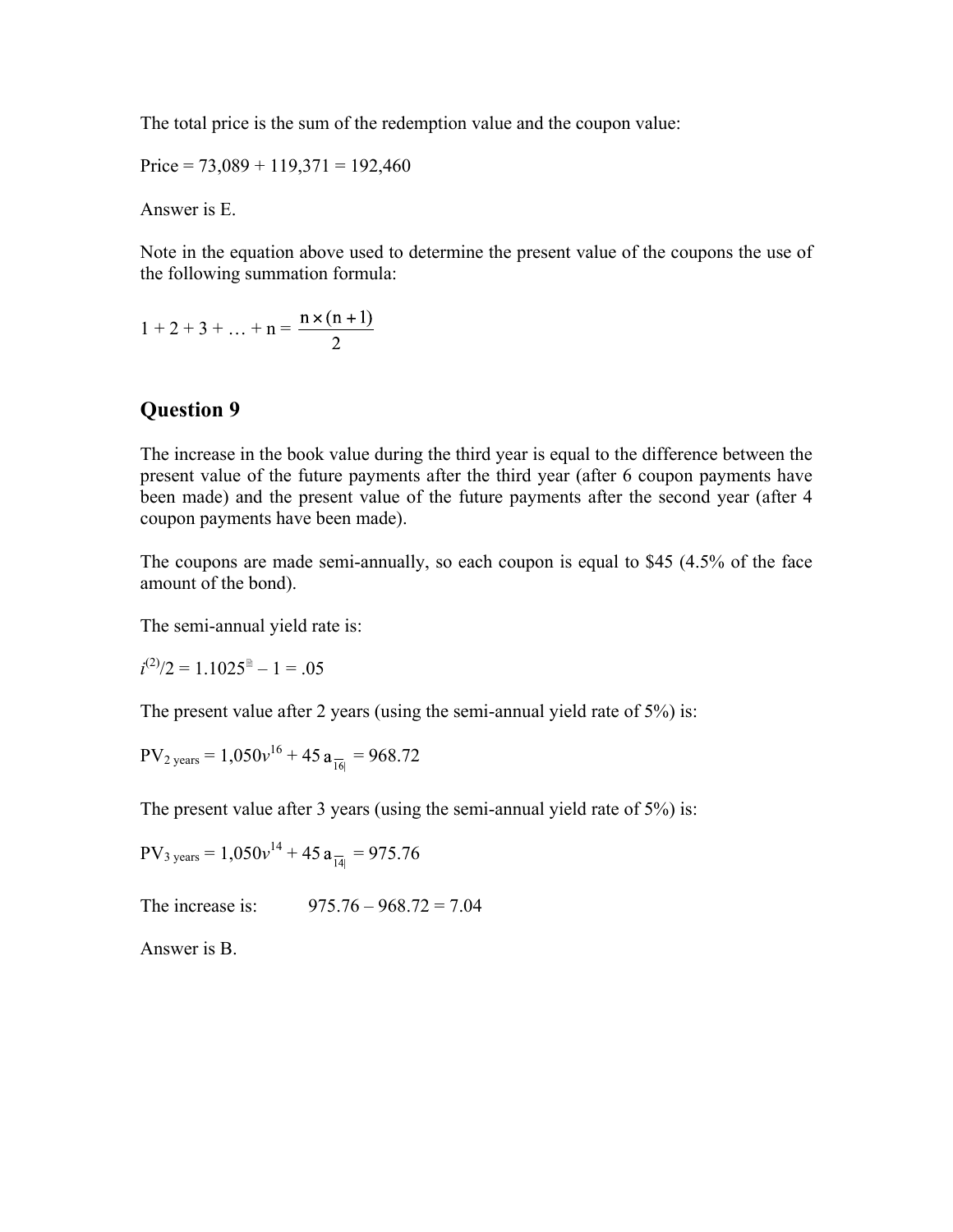The monthly interest rate is:

 $i^{(12)}/12 = .07/12 = .005833$ 

The monthly payment on the loan is:

Payment =  $$100,000/a_{\frac{740}{10005833}}$  = \$775.30

The monthly yield rate for the investor is:

 $i^{(12)}/12 = .08/12 = .006667$ 

The easiest way to solve this question is to calculate the present value of the future payments using the investor's yield rate for each of the given dates. Note that the amount to be repaid by the investor on each date is equal to the present value of the future loan payments valued using the loan interest rate.

If the loan is redeemed on 1/1/2010, there will have been 8 full years of loan payments from 1/1/2002 through 12/31/2009, for a total of 96 loan payments. The amount to be repaid on 1/1/2010 is equal to the present value of the remaining 10 years of loan payments (120 in all) using the loan interest rate.

$$
PV_{1/1/2010 \text{ redemption}} = 775.30 a_{\frac{961,006667}{961,006667}} + 775.30 a_{\frac{1201,005833}{1201,005833}} v_{.006667}^{96} = 90,125
$$

If the loan is redeemed on 1/1/2011, there will have been 9 full years of loan payments from 1/1/2002 through 12/31/2010, for a total of 108 loan payments. The amount to be repaid on 1/1/2011 is equal to the present value of the remaining 9 years of loan payments (108 in all) using the loan interest rate.

$$
PV_{1/1/2011 \text{ redemption}} = 775.30 a_{\frac{1081,006667}{1081,006667}} + 775.30 a_{\frac{1081,005833}{1081,005833}} v^{108}_{.006667} = 89,798
$$

Therefore, since the present value falls below the \$90,000 price for the loan on 1/1/2011, the latest full repayment date for which the investor will yield at least 8% is 1/1/2010.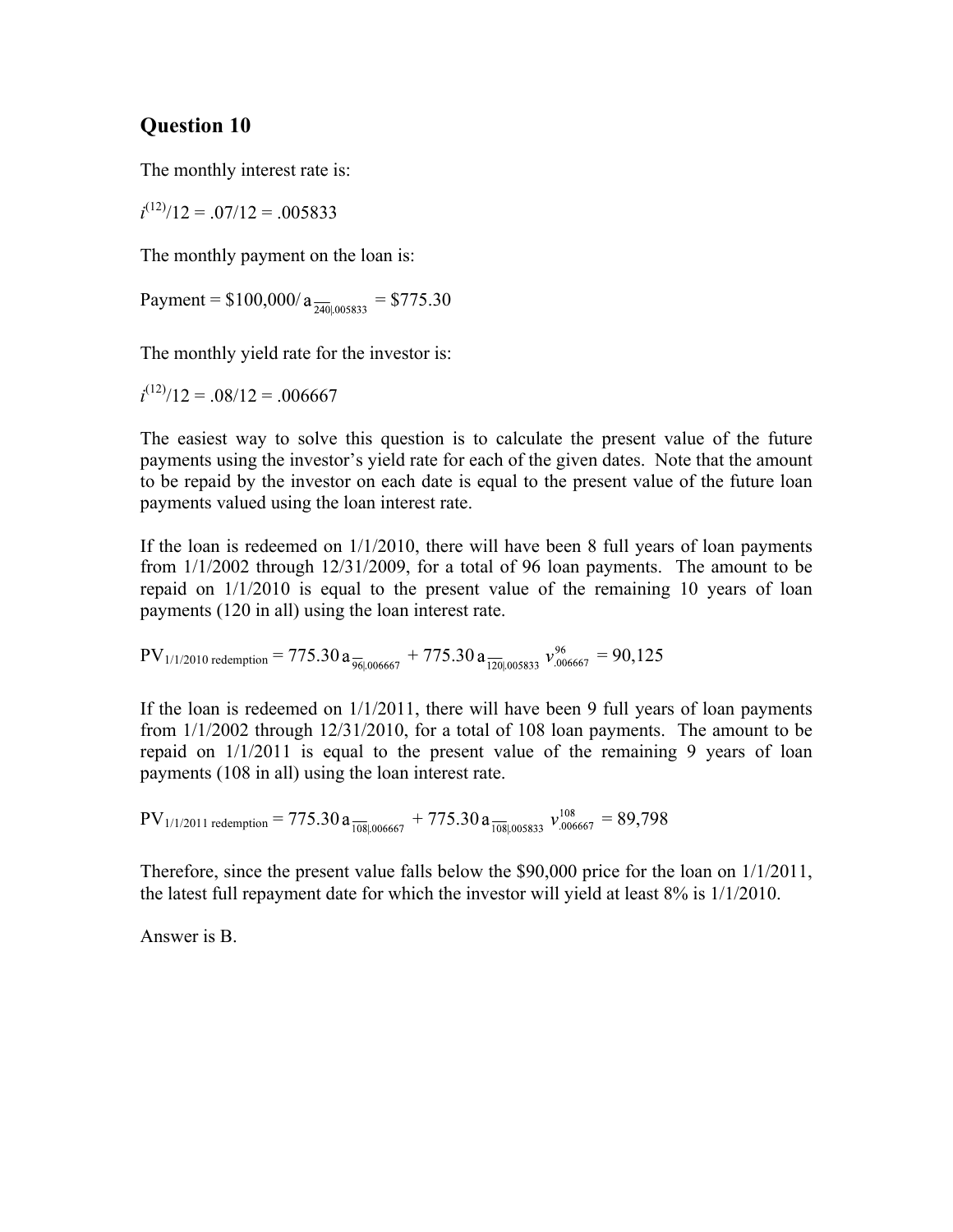First, solve for S1.  $i^{(4)}/4 = .08/4 = .02$  and  $i^{(12)}/12 = 1.02^{1/3} - 1 = .006623$ 

$$
S1 = $500 s_{\frac{121,006623}{121,006623}} = $6,223
$$

Next, solve for A1.  $d^{(2)}/2 = .06/2 = .03$ 

Recall that 
$$
i = \frac{d}{1-d}
$$
.

$$
i^{(2)}/2 = \frac{\frac{d^{(2)}}{2}}{1 - \frac{d^{(2)}}{2}} = \frac{.03}{1 - .03} = .030928
$$

$$
A1 = $6,223 \, v_{.030928}^2 = $5,855
$$

Next, solve for S2.  $d^{(12)}/12 = .06/12 = .005$ 

$$
i^{(12)}/12 = \frac{\frac{d^{(12)}}{12}}{1-\frac{d^{(12)}}{12}} = \frac{.005}{1-.005} = .005025
$$
 and  $i^{(4)}/4 = 1.005025^3 - 1 = .015151$ 

$$
S2 = $1,500 s_{\frac{1}{4}|015151} = $6,138
$$

Finally, solve for A2.

 $A2 = A1 = $5,855 = $6,138v \implies $5,855 = $6,138 \times 1/(1+i) \implies i = .048335$ Since P is convertible once every two years,  $P = [(1.048335)^{2} - 1]/2 = .049503$  $P\% = 4.9503\%$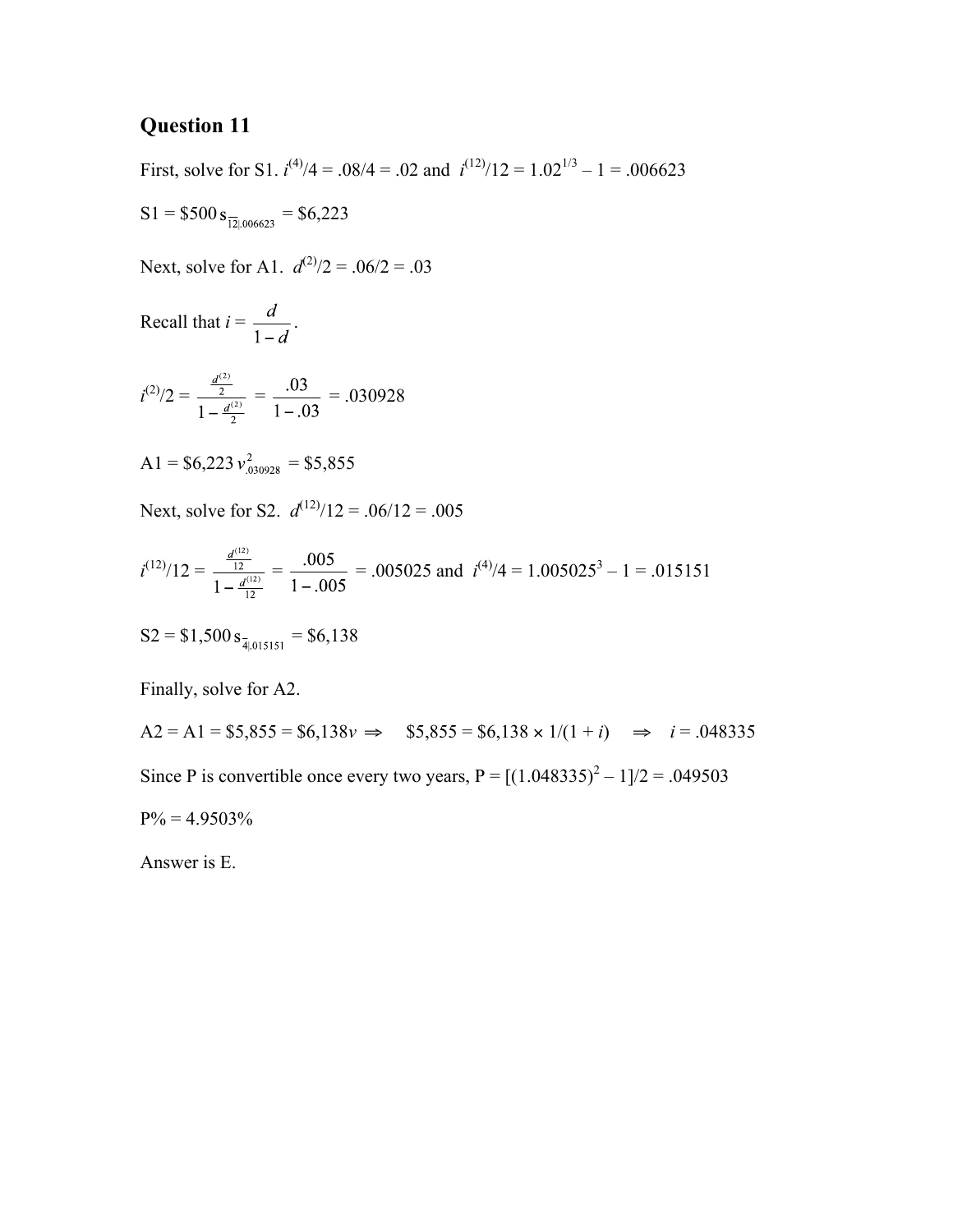The moment estimate of  $q_x$  is equal to the determination of  $q_x$  taking into account the actual exposure of the lives age x until death during the observation period (in this case between ages x and x+1). The fact that the underlying survival distribution is Balducci produces the following formula for  $t q_x$ , where  $t < 1$ :

$$
_t q_x = \frac{t \cdot q_x}{1 - (1 - t) q_x}
$$
 (see page 66 of "Survival Models and Their Estimation")

From the given information, there are 23 deaths between age x and  $x+1$ , and of the 100 lives in the observation group, 40 are exposed to death during only the first ¾ of the year. The remaining 60 are exposed to death for the entire year. The following equation can be written:

 $60q_x + 40q_yq_x = 23$ 

Applying the Balducci formula from above,

$$
60qx + 40(\frac{\frac{3}{4} \cdot q_{x}}{1 - (1 - \frac{3}{4})q_{x}}) = 23
$$
  

$$
60qx + \frac{120 \cdot q_{x}}{4 - q_{x}} = 23
$$
  

$$
60qx2 - 383q_{x} + 92 = 0
$$

Recall the quadratic formula:

$$
x = \frac{-b \pm \sqrt{b^2 - 4ac}}{2a}
$$

In this case,  $a = 60$ ,  $b = -383$ , and  $c = 92$ .

Substituting,

$$
q_{x} = \frac{-(-383) \pm \sqrt{(-383)^{2} - (4)(60)(92)}}{(2)(60)} = .25
$$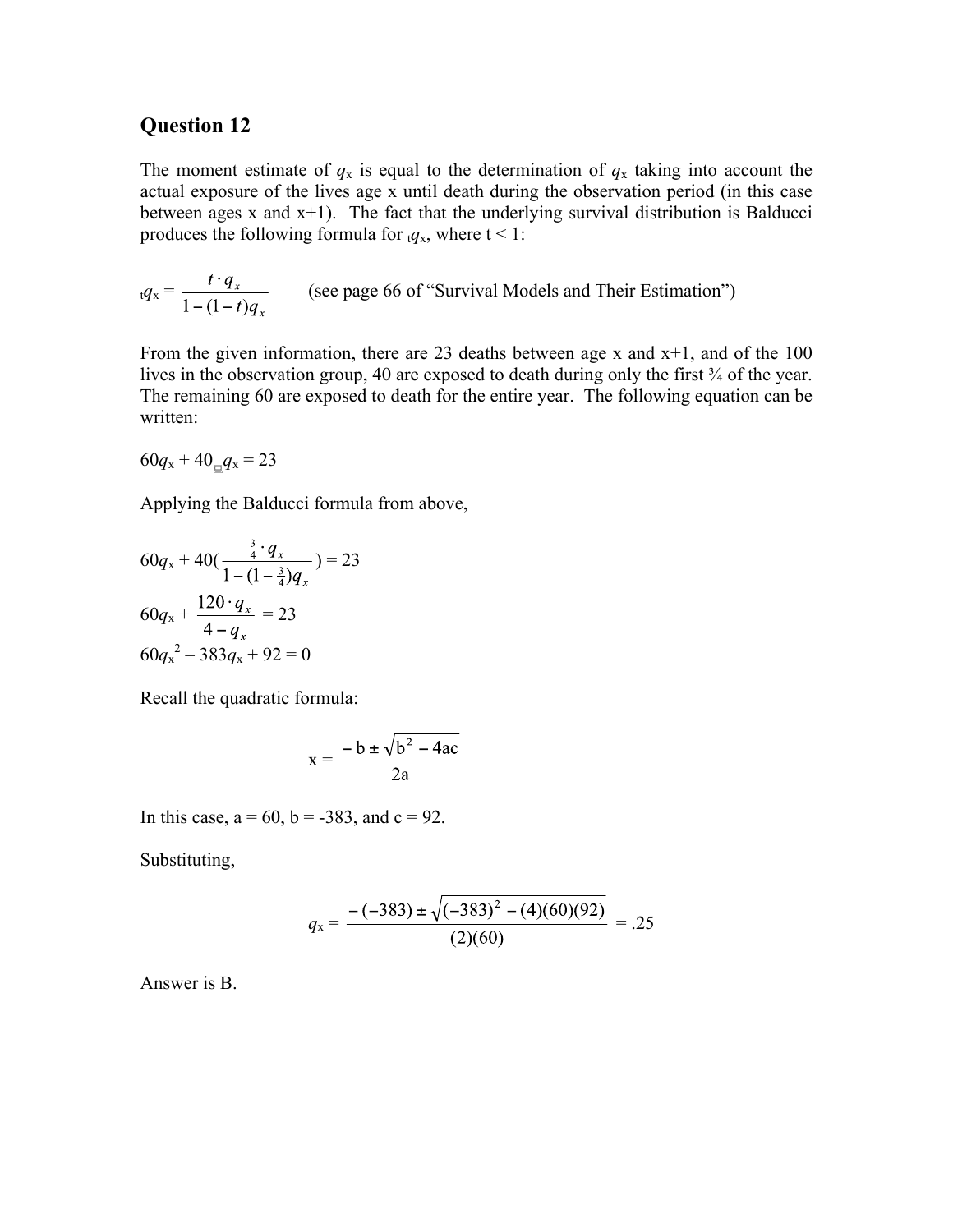Recall the following approximations to the force of mortality (see formulas 1.19b and 1.20 in the "Life Contingencies" text):

 $\mu_x = (d_{x-1} + d_x)/2l_x = (l_{x-1} - l_{x+1})/2l_x$  and  $\mu_x = \mathbb{E}(\log l_{x-1} - \log l_{x+1})$ 

Therefore, in mortality table A,

 $\mu_{41} = (l_{40} - l_{42})/2l_{41} = (14,400 - 14,036)/(2 \times 14,219) = .0128$ 

This is also the force of mortality at all ages in mortality table B. In mortality table B,

 $\mu_{44} = \text{P}(logI_{43} - logI_{45}) = \text{P}(logI_{43} - log(100,000)) = .0128 \implies I_{43} = 102,593$ and  $\mu_{42} = \mathbb{E}(\log l_{41} - \log l_{43}) = \mathbb{E}(\log l_{41} - \log(102,593)) = .0128 \implies l_{41} = 105,253$ 

Answer is C.

#### **Question 14**

Recall the following formulas under the assumption of uniform distributions of death (note that they can be found on page 66 of the text "Survival Models and Their Estimation"):

For  $0 \leq s \leq 1$ ,

 $_{s}p_{x} = 1 - s \times q_{x}$  $\mu_{x+s} = q_x/(1 - s \times q_x)$ 

In addition, following the principles from page 59 of that text, for  $0 \le r \le 1$  and  $0 \le s \le 1$ ,

$$
{}_{r}q_{x+s} = 1 - {}_{r}p_{x+s} = 1 - \frac{1_{x+rs}}{1_{x+s}} = 1 - \frac{1_{x} - (r+s) \times d_{x}}{1_{x} - s \times d_{x}} = \frac{1_{x} - s \times d_{x}}{1_{x} - s \times d_{x}} - \frac{1_{x} - (r+s) \times d_{x}}{1_{x} - s \times d_{x}}
$$

$$
= \frac{r \times d_{x}}{1_{x} - s \times d_{x}} = \frac{r \times q_{x}}{1 - s \times q_{x}}
$$

Using the given data,

$$
{}_{0.5}q_{40.4} = \frac{.5 \times q_{40}}{1 - .4 \times q_{40}} = 0.025 \qquad \Rightarrow \qquad q_{40} = .049020
$$
  
\n
$$
{}_{0.9}p_{41} = 1 - .9 \times q_{41} = 0.955 \qquad \Rightarrow \qquad q_{41} = .05
$$
  
\n
$$
\mu_{42.2} = q_{42}/(1 - .2 \times q_{42}) = 0.05 \qquad \Rightarrow \qquad q_{42} = .049505
$$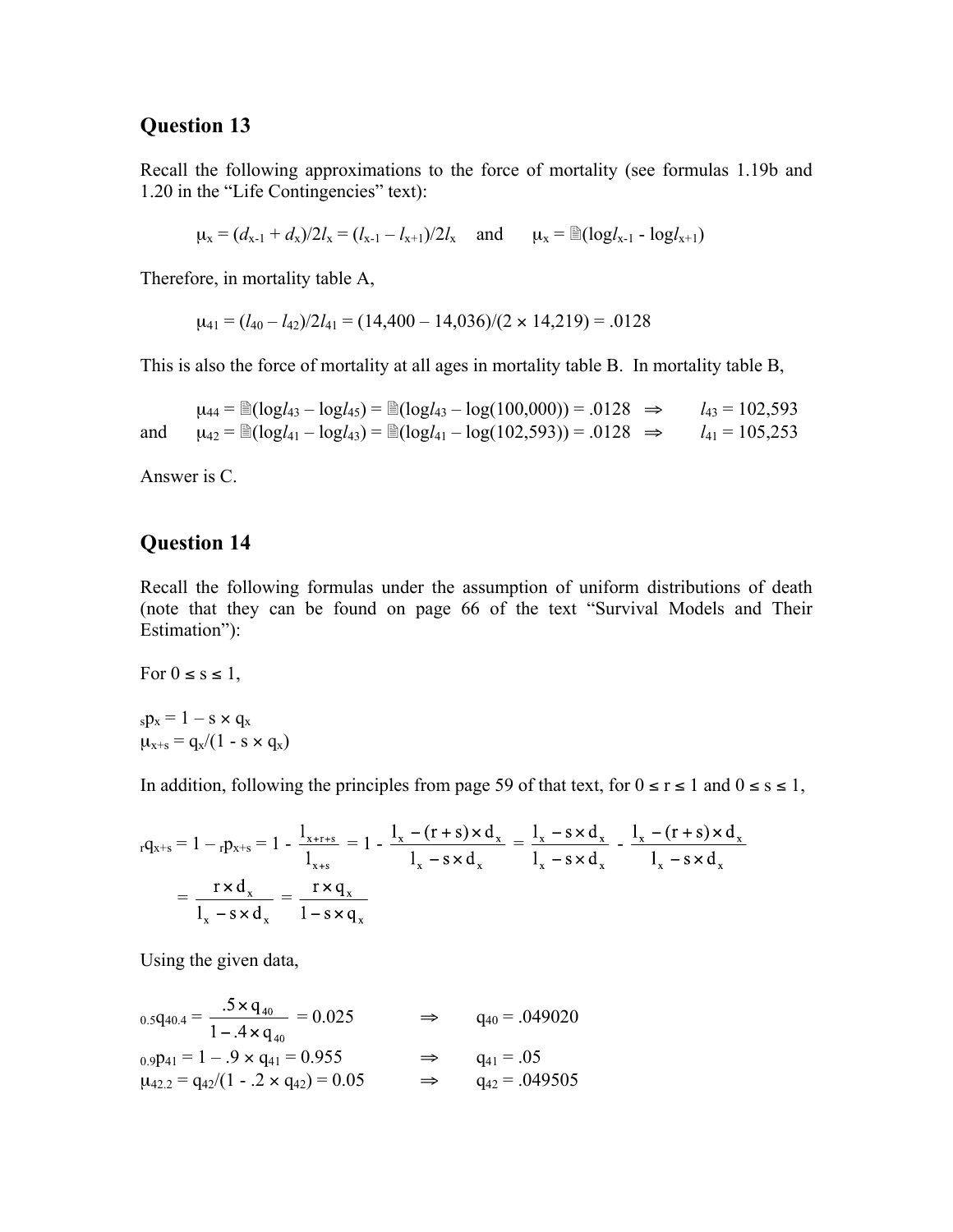Finally,

$$
_3p_{40} = l_{43}/l_{40} = p_{40} \times p_{41} \times p_{42} \implies 100,000/l_{40} = (1 - q_{40}) \times (1 - q_{41}) \times (1 - q_{42})
$$
  
\n
$$
\implies 100,000/l_{40} = (1 - .049020) \times (1 - .05) \times (1 - .049505)
$$
  
\n
$$
\implies l_{40} = 116,454
$$

Answer is B.

#### **Question 15**

The present value of the life annuity normal form of payment is:

 $20,000 \ddot{a}_{65} = 20,000 \times 10.3316 = 206,632$ 

This is equal to the present value of the optional form of payment:

 $206,632 = X\ddot{a}_{65} + p_{65}q_{66}v^2(X + .95Xv + ... + X(.95v)^9)$ 

Recall the geometric series  $1 + x + x^2 + ... + x^{n-1} = \frac{1-x}{1-x}$ .

$$
206,632 = 10.3316X + (0.9887)(1 - 0.9873)v^{2} \times [X(\frac{1 - (0.95v)^{10}}{1 - 0.95v})]
$$
  
X = 19,869

Answer is E.

## **Question 16**

Recall from formula 3.49a on page 55 of the text "Survival Models and Their Estimation":

 ${}_{\text{n}}\text{m}_x = {}_{\text{n}}\text{d}_x / {}_{\text{n}}\text{L}_x$ 

So,

$$
2m_{35} = 2d_{35}/2L_{35} = (d_{35} + d_{36})/(L_{35} + L_{36}) = (300 + d_{36})/(9,851 + 9,456) = .0404
$$
  
\n
$$
\Rightarrow d_{36} = 480 \Rightarrow l_{37} = 9,700 - 480 = 9,220
$$

From page 66 of the above text, for a constant force of mortality,

 $l_{x+s} = l_x \times (p_x)^s$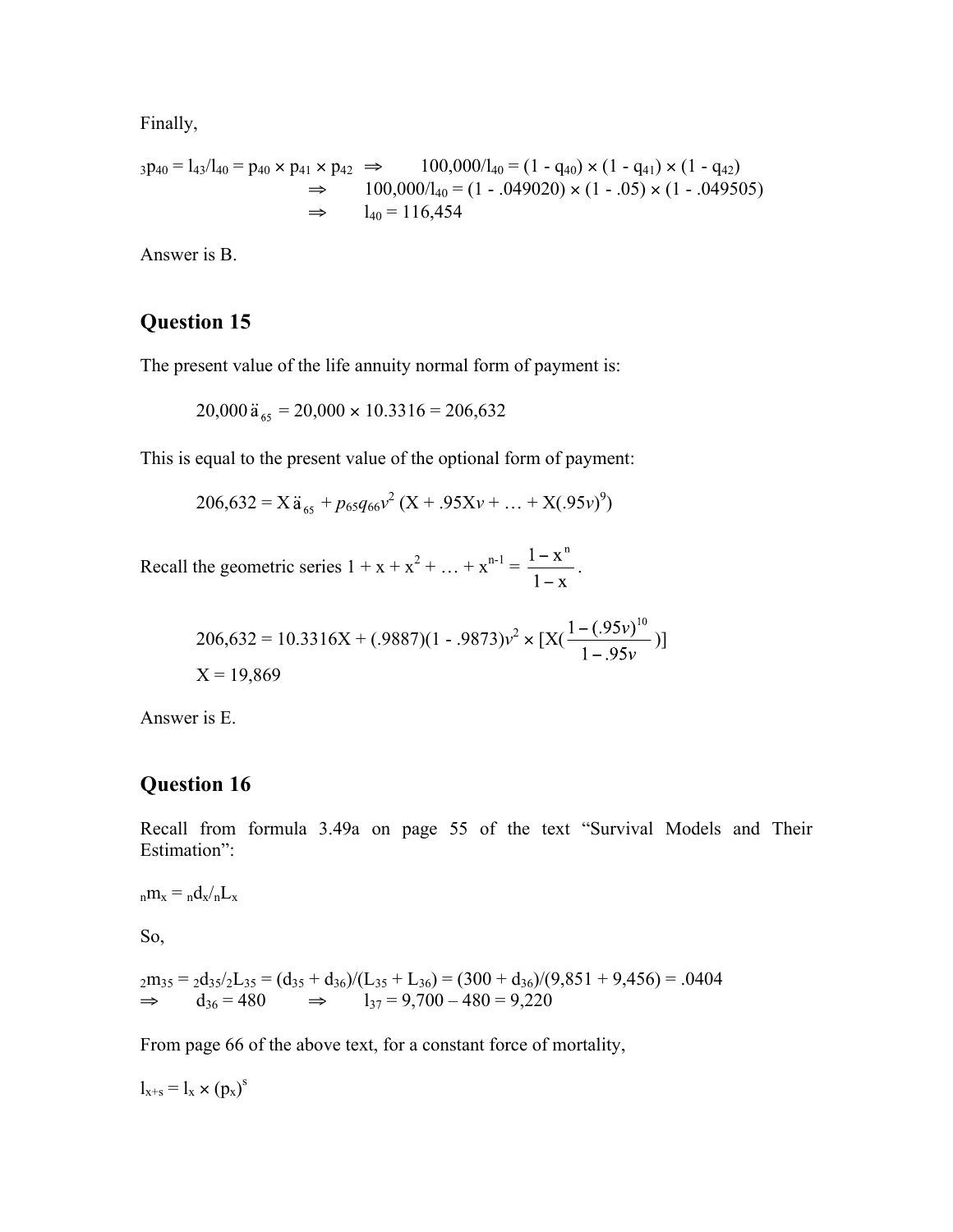Therefore,

$$
l_{36.5} = l_{36} \times (p_{36})^5 = 9{,}700 \times (9{,}220/9{,}700)^5 = 9{,}457
$$

Answer is D.

## **Question 17**

From first principles,

$$
e_{70:\overline{15}|} = p_{70} + 2p_{70} + ... + 5p_{70} + 6p_{70} + ... + 15p_{70}
$$
  
=  $p_{70} + 2p_{70} + ... + 5p_{70} + 5p_{70}(p_{75} + ... + 10p_{75})$   
=  $e_{70:\overline{5}|} + 5p_{70}e_{75:\overline{10}|}$   
 $\Rightarrow 11.45220 = 4.66234 + 5p_{70} \times 7.70883 \Rightarrow 5p_{70} = .88079$ 

Similarly,

$$
e_{75:\overline{10}|} = p_{75} + 2p_{75} + ... + 5p_{75} + 6p_{75} + ... + 10p_{75}
$$
  
=  $p_{75} + 2p_{75} + ... + 5p_{75} + 5p_{75}(p_{80} + ... + 5p_{80})$   
=  $e_{75:\overline{5}|} + 5p_{75}e_{80:\overline{5}|}$   
 $\Rightarrow$  7.70883 = 4.43230 + 5p\_{75} \times 7.08531  $\Rightarrow$  5p\_{75} = .802027

Finally,

$$
e_{70} = p_{70} + 2p_{70} + ... + 5p_{70} + 6p_{70} + 7p_{70} + ...
$$
  
\n
$$
= p_{70} + 2p_{70} + ... + 5p_{70} + 5p_{70}(p_{75} + 2p_{75} + ... + 5p_{75} + 6p_{75} + ...)
$$
  
\n
$$
= e_{70.5} + 5p_{70} (e_{75.5} + 5p_{75}e_{80})
$$
  
\n
$$
= 4.66234 + (.88079)[4.43230 + (.802027)(8.26871)]
$$
  
\n
$$
= 14.407428
$$

Answer is B.

### **Question 18**

The number of people who die between ages 60 and 80 is  $l_{60} - l_{80}$ . The total lifetime after age 60 of those people who die between ages 60 and 80 is  $T_{60} - T_{80} - 20l_{80}$ . Therefore, the average number of years of future lifetime of those who die between age 60 and age 80 is:

$$
N = \frac{T_{60} - T_{80} - 20l_{80}}{l_{60} - l_{80}}
$$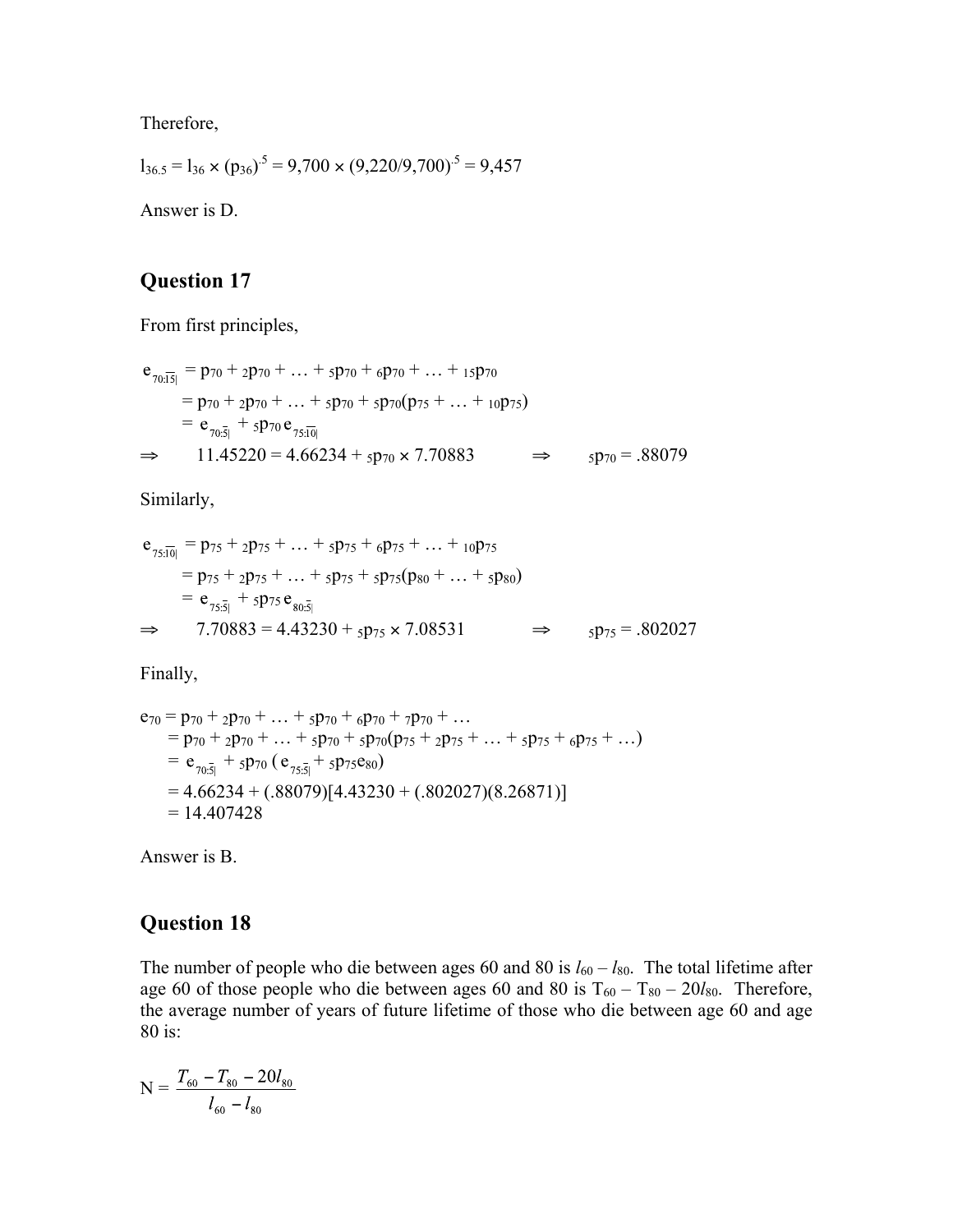Dividing numerator and denominator by  $l_{60}$ ,

$$
N = \frac{(T_{60}/l_{60}) - (T_{60} \times_{20} p_{60}/l_{60}) - (20l_{80}/l_{60})}{1 - l_{80}/l_{60}} = \frac{e_{60} - e_{60}}{1 - e_{60}/l_{60}} = \frac{1 - e_{60}}{1 - e_{60}} = \frac{1 - e_{60}}{1 - e_{60}}
$$

Since the force of mortality is a constant .1 at all ages, exactly 10% of the population is expected to die at each age. The complete life expectancy at any age is 10 years. Therefore,  $e_{60} = 10$ .

From formula 3.68 on page 62 of the text "Survival Models and Their Estimation" (in situations where there is a constant force of mortality),

$$
p_x = e^{-x} = e^{-x} = .904837
$$

Therefore,  $_{20}p_{60} = .904837^{20} = .135334$ 

Substituting,

$$
N = \frac{10 - (10 \times .135334) - (20 \times .135334)}{1 - .135334} = 6.87
$$

Answer is A.

### **Question 19**

$$
i^{(12)}/12 = 1.07^{1/12} - 1 = .005654
$$
  
\n
$$
d^{(12)}/12 = [(i^{(12)}/12)/(1 + i^{(12)}/12)] = .005622
$$
  
\n
$$
d^{(12)} = .005622 \times 12 = .067464
$$

$$
\ddot{a}_{\bar{5}|}^{(12)} = (1 - v^5)/d^{(12)} = (1 - .712986)/.067464 = 4.2543
$$

Setting the present value of Option 1 equal to the present value of Option 2:

$$
X \ddot{a}_{65}^{(12)} = Y(\ddot{a}_{\bar{5}|}^{(12)} + {}_{5|}\ddot{a}_{65}^{(12)}) \Rightarrow 10.0833X = Y(4.2543 + 6.0553)
$$
  

$$
\Rightarrow X/Y = 1.0224
$$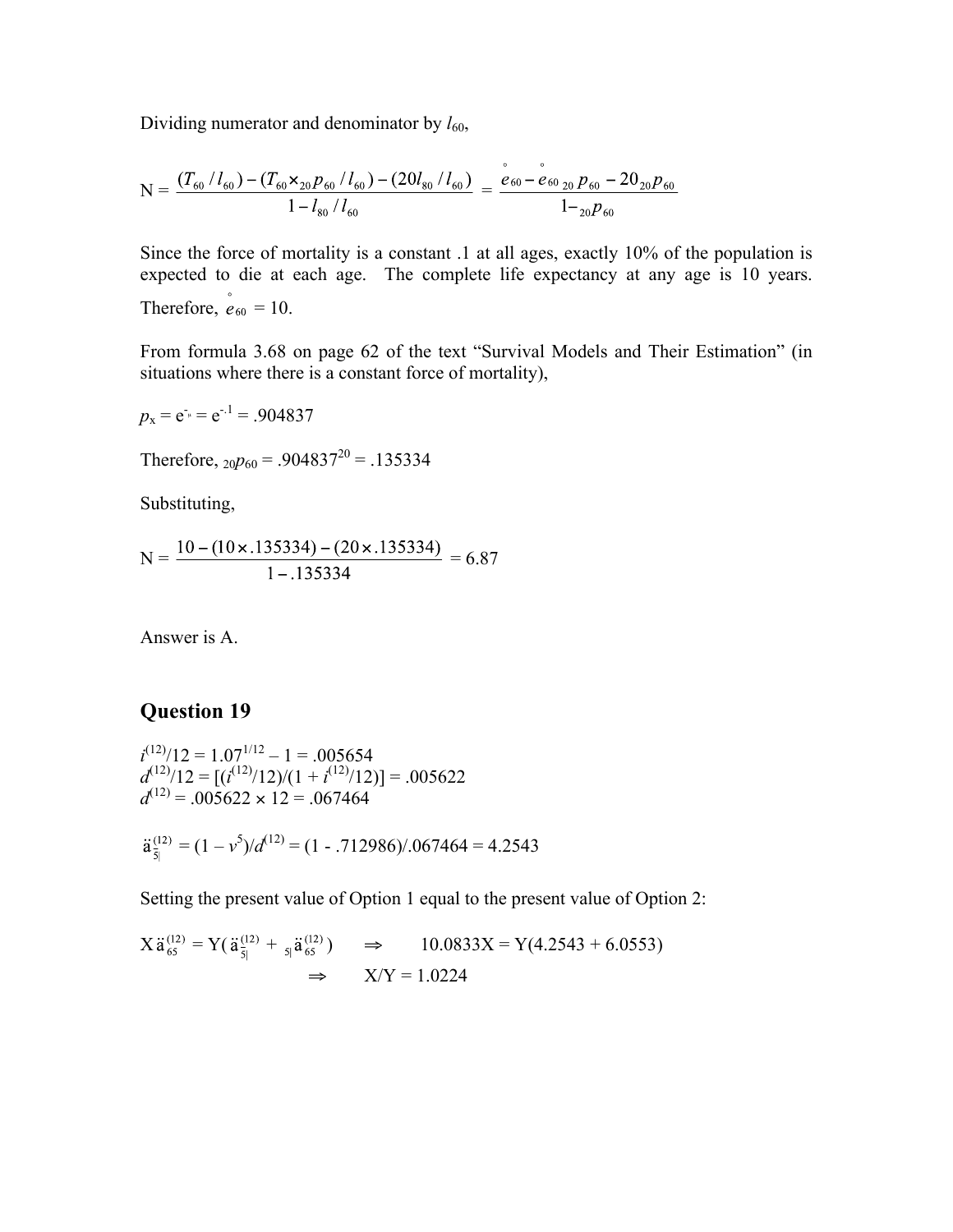Setting the present value of Option 1 equal to the present value of Option 3:

 $X \ddot{a}_{65}^{(12)} = Y \ddot{a}_{65:65}^{(12)} + X(\ddot{a}_{65}^{(12)} - \ddot{a}_{65:65}^{(12)}) + (P/100)(Y)( \ddot{a}_{65}^{(12)} - \ddot{a}_{65:65}^{(12)})$  $10.0833X = 9.5833Y + X(10.0833 - 9.5833) + (P/100)(Y)(10.0833 - 9.5833)$  $10.0833(X/Y) = 9.5833 + (X/Y)(10.0833 - 9.5833) + (P/100)(10.0833 - 9.5833)$  $10.0833(1.0224) = 9.5833 + (1.0224)(10.0833 - 9.5833) + (P/100)(10.0833 - 9.5833)$  $P/100 = .4293$  $P = 42.93\%$ 

Answer is B.

#### **Question 20**

$$
p_{40}^{(T)} = p_{40}^{'(1)} \times p_{40}^{'(2)} = (1 - .05) \times (1 - .10) = .855
$$
  
\n
$$
\ell_{41}^{(T)} = \ell_{40}^{(T)} \times p_{40}^{(T)} = 10,000 \times .855 = 8,550
$$
  
\n
$$
p_{41}^{(T)} = \ell_{42}^{(T)}/\ell_{41}^{(T)} = 7,000/8,550 = .818713
$$
 and 
$$
p_{41}^{(T)} = p_{41}^{'(1)} \times p_{41}^{'(2)} = (1 - .06) \times p_{41}^{'(2)}
$$
  
\n
$$
\Rightarrow (1 - .06) \times p_{41}^{'(2)} = .818713 \Rightarrow p_{41}^{'(2)} = .870971
$$
  
\n
$$
\Rightarrow q_{41}^{'} = .129029
$$

Since  $q_{41}^{\prime(1)}$  and  $q_{41}^{\prime(2)}$  are both linear (uniformly distributed) over the interval [41,42], the following equality holds (this is the case from formula 10.6.3 in the "Actuarial Mathematics" text, where there are two decrements):

 $q_{41}^{(1)} = q_{41}^{'(1)} \times (1 - \triangleq q_{41}^{'(2)})$ So,  $q_{41}^{(1)} = .06 \times (1 - (1/2)(.129029)) = .056129$  $d_{41}^{(1)} = \ell_{41}^{(T)} \times q_{41}^{(1)} = 8,550 \times .056129 = 480$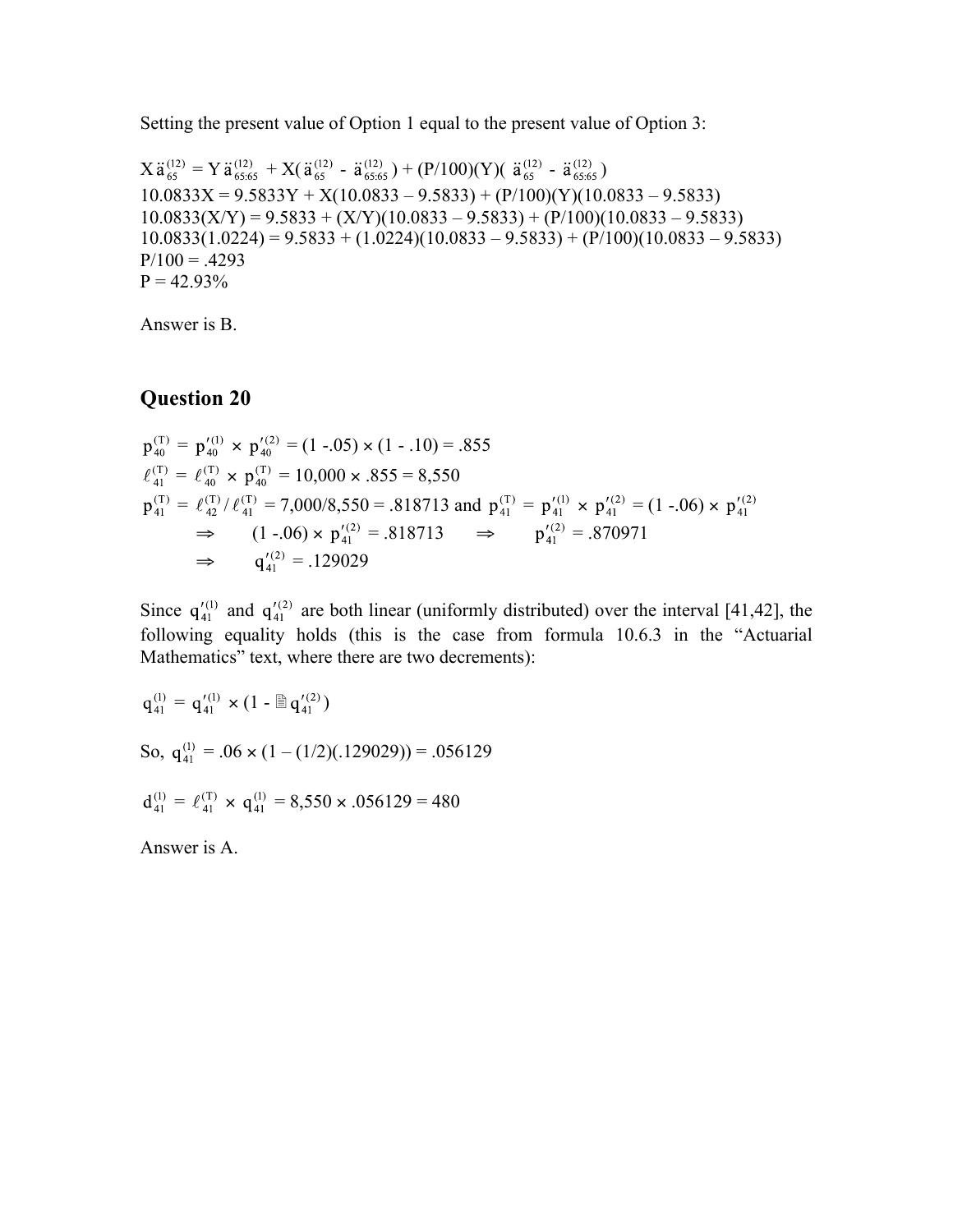Recall the geometric series  $1 + x + x^2 + ... = \frac{1}{x}$ .

$$
\ddot{a}_{72} = \ddot{a}_{75} = 1 + vp_{72} + v^2_{2}p_{72} + ... = 1 + .96v + (.96v)^2 + ... = \frac{1}{1 - .96v} = 9.7273
$$
\n
$$
_{10} \ddot{a}_{72} = v^{10}{}_{10}p_{72} + v^{11}{}_{11}p_{72} + ... = v^{10}{}_{10}p_{72} (1 + vp_{82} + ...) = (.96v)^{10} (1 + .96v + ...)
$$
\n
$$
= (.96v)^{10} (\frac{1}{1 - .96v}) = 3.2875
$$
\n
$$
\ddot{a}_{72:75} = 1 + vp_{72}p_{75} + v^2_{2}p_{72}p_{75} + ... = 1 + .96^2v + (.96^2v)^2 + ... = \frac{1}{1 - .96^2v} = 7.2102
$$
\n
$$
\ddot{a}_{\overline{10}} = (1 - v^{10})/.07 \times 1.07 = 7.5152
$$

Form 1 Present Value =  $100 \ddot{a}_{\overline{10|}} + 100 \dot{a}_{10} \ddot{a}_{72} = 100 \times (7.5152 + 3.2875) = 1,080.27$ 

Form 2 Present Value = 
$$
X\ddot{a}_{72.75} + 1.1X(\ddot{a}_{72} - \ddot{a}_{72.75}) + .5X(\ddot{a}_{75} - \ddot{a}_{72.75})
$$
  
= 7.2102X + 1.1X(9.7273 – 7.2102) + .5X(9.7273 – 7.2102)  
= 11.2376X

Setting the actuarially equivalent present values equal to each other:

$$
11.2376X = 1,080.27 \qquad \Rightarrow \qquad X = 96.13
$$

Answer is C.

### **Question 22**

Using the given values,

<sup>30</sup>*p*25 = *p*<sup>25</sup> × <sup>29</sup>*p*26 = .99877 × .90450 = .90339

$$
A_{25,30|}^{1} = A_{25} - 30P_{25}v^{30}A_{55} = .0816496 - (.90339)(.17411)(.3051431) = .03365
$$

$$
A_{25:\overline{40}|}^{1} = A_{25} - 40p_{25}v^{40}A_{65} = .0816496 - (.78766)(.09722)(.4397965) = .04800
$$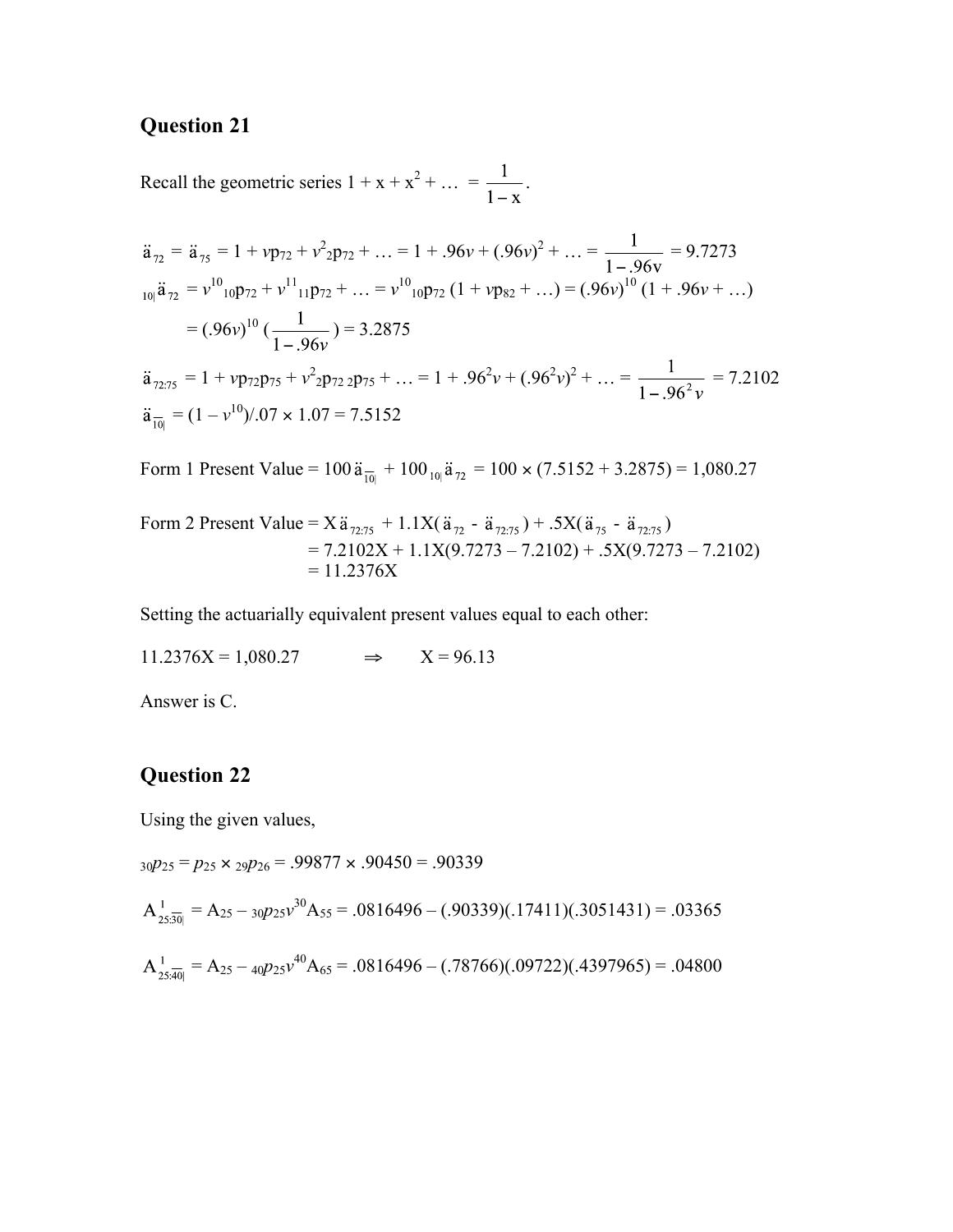The present value of the benefits must be equal to the present value of the premiums.

$$
200,000 A_{25;\overline{30}|}^{1} + X(A_{25;\overline{40}|}^{1} - A_{25;\overline{30}|}^{1}) = 300 + 600p_{25}v + 1,200_2p_{25}v^{2} + 2,400_3p_{25}v^{3} + 4,800_4p_{25}v^{4} + 4,000_3_0p_{25}v^{30}
$$

 $(200,000)(.03365) + X(.04800 - .03365) = 300 + (600)(.99877)(.94340)$  $+(1,200)(.99877)(.99873)(.89000) + (2,400)(.99877)(.99873)(.99867)(.83962)$  $+(4,800)(.99877)(.99873)(.99867)(.99861)(.79209) + (4,000)(.90339)(.17411)$ 

 $6.730 + 0.01435X = 8349$   $\Rightarrow$   $X = 112.822$ 

Answer is B.

#### **Question 23**

Since the observation period is from time 3 to time r, the total period of time under observation is r-3. The average number of failures per year during that time period is equal to the ratio of the total period of time to the number of failures. Therefore, the average number of failures per year is  $\frac{r-3}{3}$ . Since failures are assumed to be uniform, it is expected that the failure of the remaining engine will occur at time  $r + \frac{r-3}{3}$ . There will no longer be any operational engines at that time. Therefore,

$$
r + \frac{r-3}{3} = \omega = 13.67
$$
  $\implies$   $r = 11.0025$ 

Answer is A.

#### **Question 24**

The equation of value for the life insurance policy is:

 $300 = 1,000 \frac{4p_{60}v^4}{A_{64}} \implies 300 = 1,000 \times (0.998^4)(0.762895)A_{64}$  $\Rightarrow$  A<sub>64</sub> = .3964

Recall that  $A_x = 1 - d\ddot{a}_x$ . So,

$$
A_{64} = 1 - d\ddot{a}_{64} \implies \ddot{a}_{64} = (1 - A_{64})/d = (1 - A_{64})/(i/(1+i))
$$
  
= (1 - .3964)/(.07/1.07)  
= 9.2265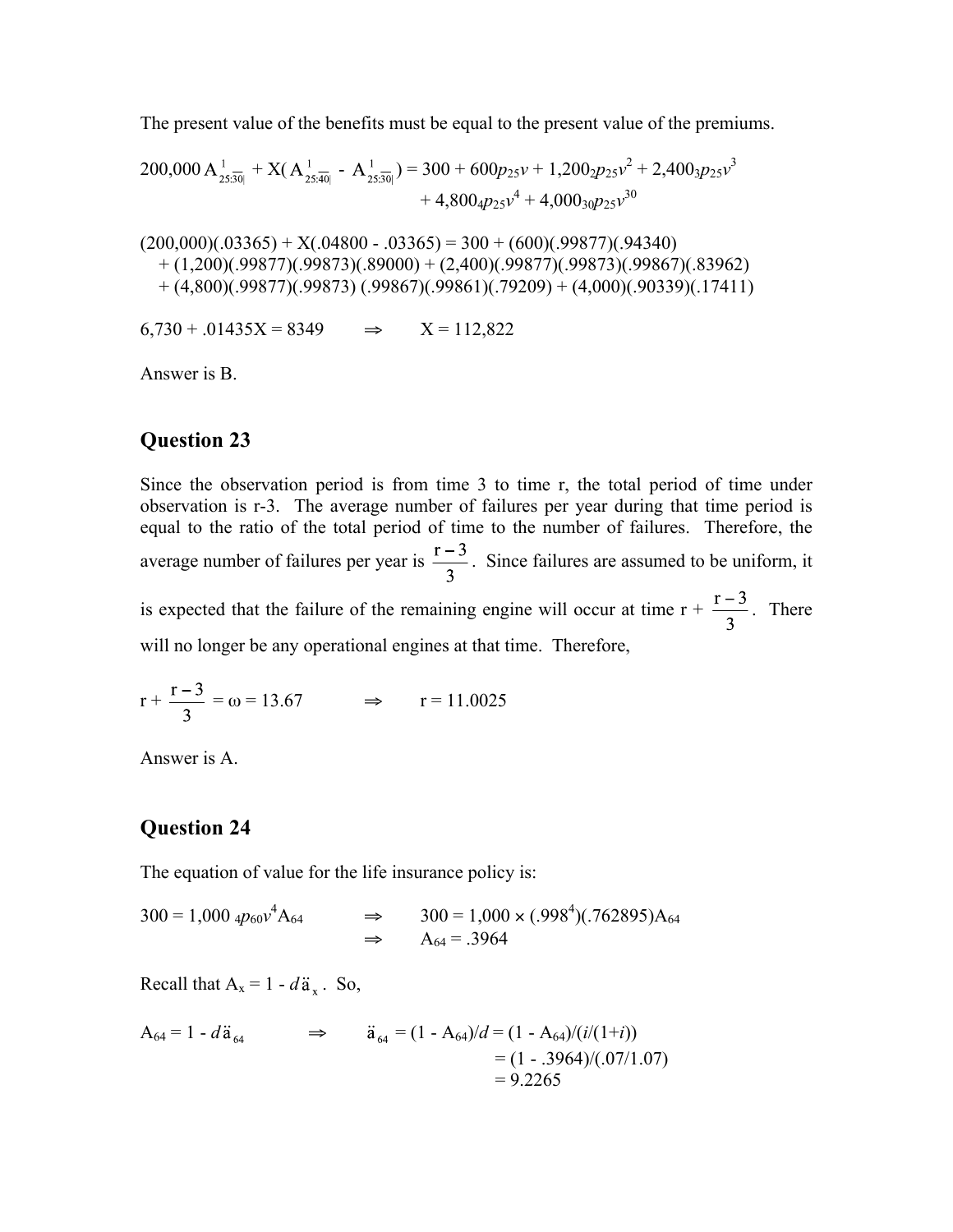Finally,

$$
P = \ddot{a}_{\bar{3}|} + 3p_{60}v^3 + 4p_{60}v^4 \ddot{a}_{64} = 2.8080 + (.998^3)(.816298) + (.998^4)(.762895)(9.2265)
$$
  
= 10.60

Answer is C.

## **Question 25**

Recall that  $s(x) = x p_0$  and  $s(x+1)/s(x) = x+1 p_0 / x p_0 = p_x$ .

Using first principles,

$$
\ddot{a}_{80} = 1 + v p_{80} + v^2 2p_{80} + \dots = 1 + \frac{s(81)}{s(80)}v + \frac{s(82)}{s(80)}v^2 + \dots
$$
  
=  $1 + \frac{(20/101)}{(21/101)}v + \frac{(19/101)}{(21/101)}v^2 + \dots + \frac{(1/101)}{(21/101)}v^{20}$   
=  $1 + \frac{20}{21}v + \frac{19}{21}v^2 + \dots + \frac{1}{21}v^{20}$   
=  $1 + \frac{1}{21} (Da)_{\overline{20|}} = 1 + \frac{1}{21} (\frac{20 - a_{\overline{20|}}}{.05) = 8.1788$ 

Answer is B.

## **Question 26**

 $i^{(12)}/12 = 1.05^{1/12} - 1 = .004074$   $\Rightarrow$   $i^{(12)} = .004074 \times 12 = .048888$ 

Since the load is 8% of the gross premium, the net premium is equal to 92% of the gross premium. Let G be the gross premium per dollar of benefit. The equation of value is:

$$
.92G = a_{\text{G}}^{(12)} + {}_{\text{G}}a_{65}^{(12)}
$$
  
For G = 14,  
 $.92G = .92 \times 14 = 12.88$  and  $a_{\text{H}}^{(12)} + {}_{\text{H}}a_{65}^{(12)} = 10.12 + 2.92 = 13.04$   
The difference is 13.04 – 12.88 = .16